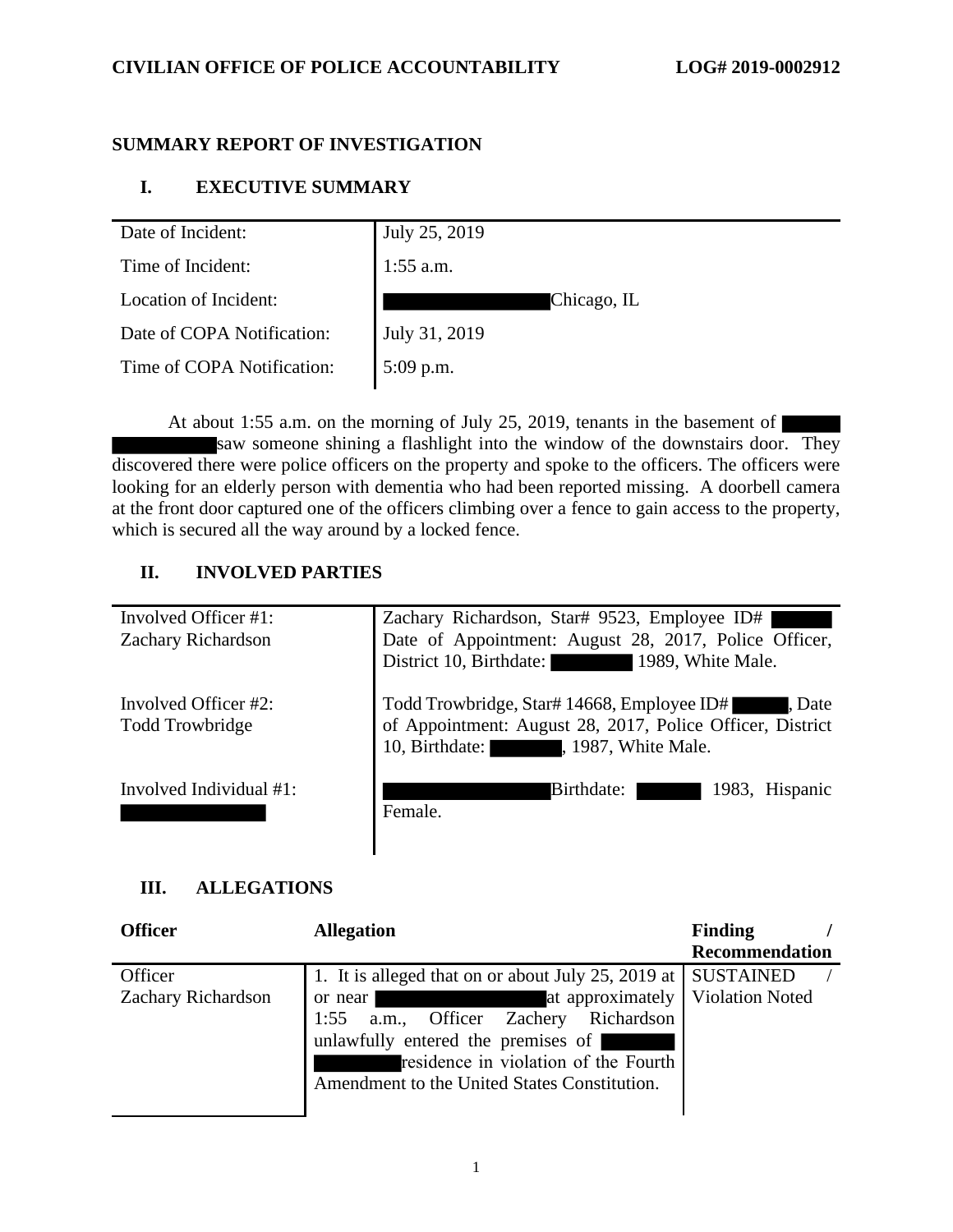|                            | 2. It is alleged that on or about July 25, 2019 at<br>at approximately<br>or near<br>1:55 a.m., Officer Zachery Richardson failed to<br>activate his body-worn camera.                                                                                | <b>SUSTAINED</b><br><b>Violation Noted</b> |  |
|----------------------------|-------------------------------------------------------------------------------------------------------------------------------------------------------------------------------------------------------------------------------------------------------|--------------------------------------------|--|
| Officer<br>Todd Trowbridge | 1. It is alleged that on or about July 25, 2019 at<br>at approximately<br>or near<br>1:55 a.m., Officer Todd Trowbridge unlawfully<br>entered the premises of<br>residence in violation of the Fourth Amendment<br>to the United States Constitution. | <b>SUSTAINED</b><br><b>Violation Noted</b> |  |
|                            | 2. It is alleged that on or about July 25, 2019 at<br>at approximately<br>or near<br>1:55 a.m., Officer Todd Trowbridge failed to<br>activate his body-worn camera.                                                                                   | <b>SUSTAINED/</b><br>Violation             |  |

## **IV. APPLICABLE RULES AND LAWS**

### Rules of Conduct

- 1. **Rule 01:** Prohibits violation of any law or ordinance.
- 2. **Rule 02:** Prohibits any action or conduct which impedes the Department's efforts to achieve its policy and goals or brings discredit upon the Department.
- 3. **Rule 03:** Any failure to promote the Department's efforts to implement its policy or accomplish its goals.
- 4. **Rule 05:** Failure to perform any duty.
- 5. **Rule 22:** Failure to report to the Department any violation of Rules and Regulations or any other improper conduct which is contrary to the policy, orders or directives of the Department.

#### General Orders

- 1. G02-01: Human Rights and Human Resources
- 2. G02-02: The First Amendment and Police Actions

#### Special Orders

S03-14: Body Worn Cameras

#### Federal Laws

Fourth Amendment to the United States Constitution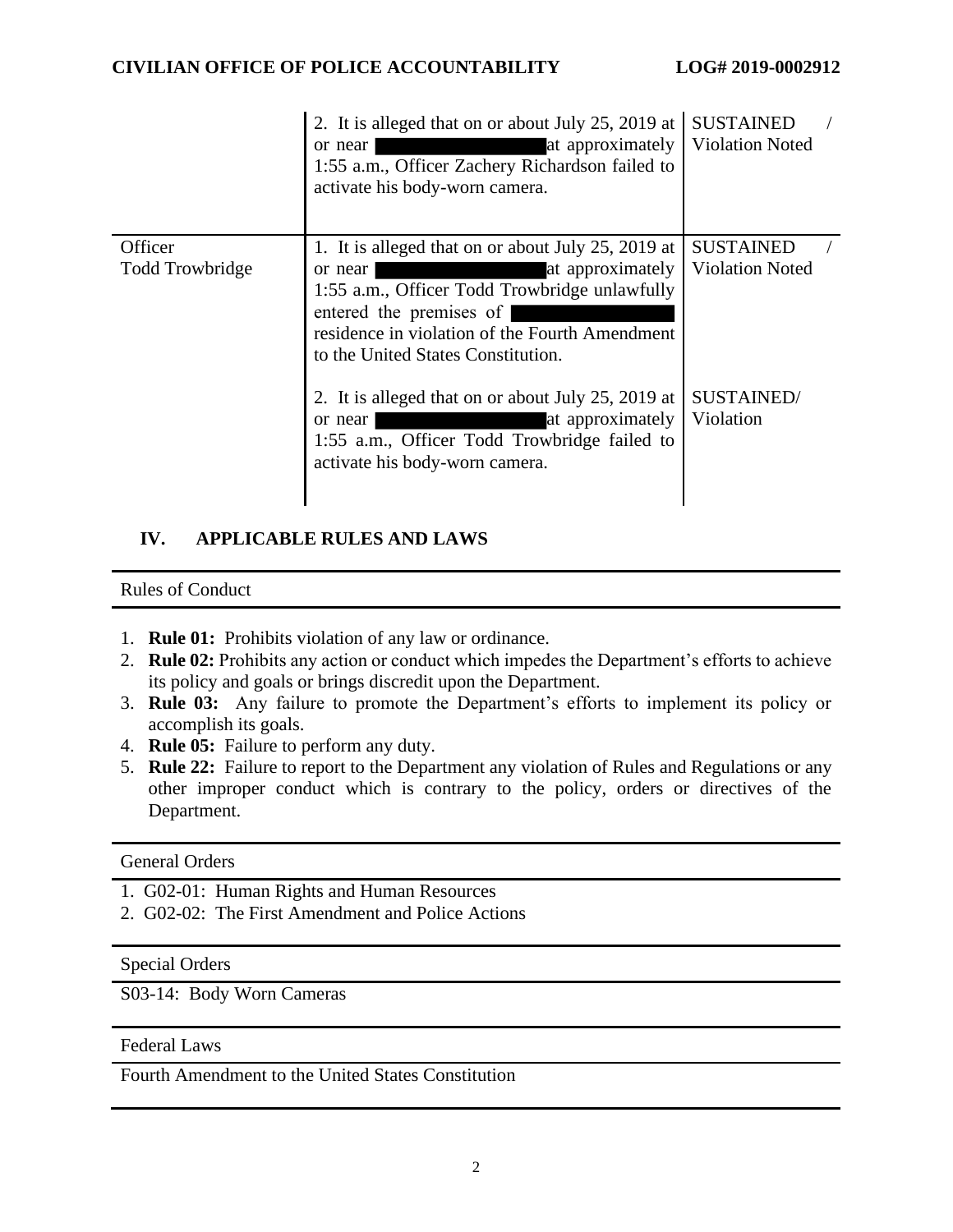### **V. INVESTIGATION**

The Civilian Officer of Police Accountability (COPA) investigated this incident. The following is a summary of the most relevant evidence, including interviews of the complainant, involved officers, documentary evidence, and video evidence gathered and relied upon in our analysis.

#### **b. Interviews**

**The Complainant,** was interviewed by COPA investigators on August 1, 2019. In her statement, Ms. said she was out of town in the early morning hours of July 25, 2019 but received a notification that the doorbell camera at her home in Chicago had been activated at about 2:00am. Ms. checked the notification and viewed camera footage that showed two Chicago Police Officers on her doorstep. One Officer was seen climbing over the neighbor's fence to gain entry onto her front porch. Ms. called her roommate to ask what happened, and the roommate said she spoke to two police officers who were looking for a former resident who had dementia and was reported missing. The roommate said what alerted her to the police being on the property was that she saw lights being flashed into the window of the basement door.

Ms. Said her property is secured with a fence around the front and back of the house. There is five-foot iron fence in the front and a six-foot wooden fence in back, both fences have  $locks.<sup>1</sup>$ 

**Accused Officer Zachary Richardson** was interviewed by COPA investigators on November 22, 2019. In his statement, Officer Richardson said he was on duty July 25, 2019 at the time of the incident and was working with his partner Officer Todd Trowbridge. Officer Richardson recalled that he and his partner were looking for a missing elderly person who was reported to have dementia. One of the addresses provided to Officer Richardson and his partner was Ms. address. Officer Richardson said there was a gate around the property and he and his partner would have gotten into the yard either through the gate, if it was unlocked, or by jumping over the gate. Officer Richardson said they spoke to a female and a male at the address and did not locate the missing individual. Officer Richardson said he was assigned a body-worn camera that day and that to his knowledge, the body-worn camera was functional. He said he didn't turn his bodyworn camera on for this event because he didn't think it necessary since they were not investigating a crime.<sup>2</sup>

**Accused Officer Todd Trowbridge** was interviewed by COPA investigators on December 9, 2019. In his statement, Officer Trowbridge said he was on duty July 25, 2019 at the time of the incident. Officer Trowbridge said his typical partner is Officer Richardson and would have been his partner on the date in question. Officer Trowbridge said he didn't have any independent recollection of the incident in question, but that from reviewing the event query and speaking with his partner about the incident, he knows they were dispatched to look for a missing person.

<sup>&</sup>lt;sup>1</sup> Attachment 1.

<sup>2</sup> Attachment 17.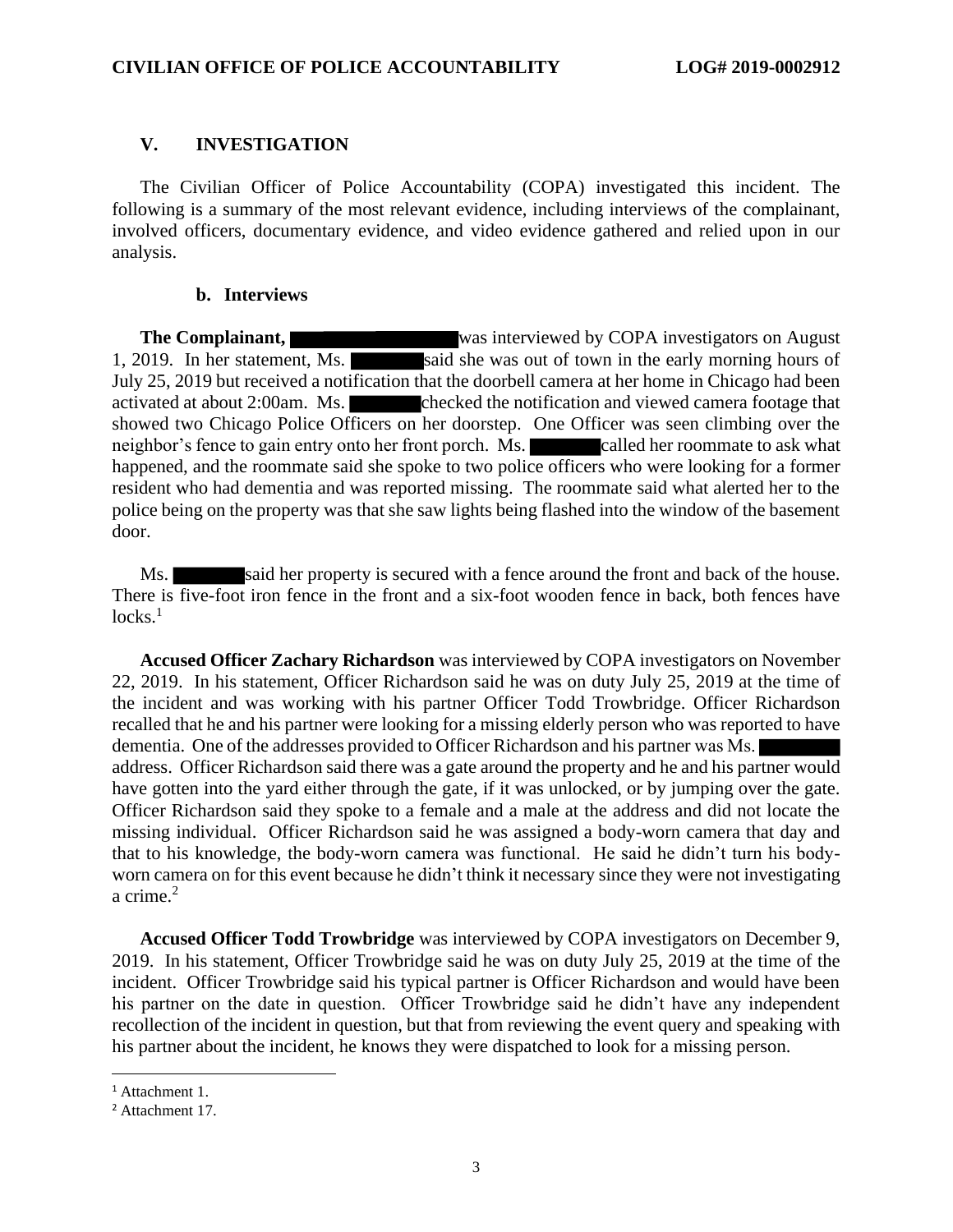Officer Trowbridge said he and his partner frequently get calls regarding missing persons. Officer Trowbridge further stated that if he and his partner were performing a residence check and encountered a locked gate, they would find a way to enter the yard another way, depending on the circumstances of the missing person. He said they might climb over a fence or access the front porch by entering a neighbor's yard, then the target residence.

Officer Trowbridge said as far as he knew, his bodycam was functioning for his duty shift on the date in question. Officer Trowbridge stated there wasn't a reason to activate his body-worn camera because it was discretionary, and they were merely looking for a missing person as opposed to investigating a crime.<sup>3</sup>

#### **c. Digital Evidence<sup>4</sup>**

Black and white video footage from Ms. ring.com doorbell camera shows Officer 1, now known to be Officer Richardson, standing at the front door of the residence while Officer 2, now known to be Officer Trowbridge, climbs over a fence to the right of the front-door landing.<sup>5</sup> Officer Richardson can be seen shining a flashlight at the front of the residence and around the yard. He can also be seen checking the front gate, which appears locked and doesn't open.<sup>6</sup>

#### **d. Documentary Evidence**

**The OEMC Event Query** for this event documents that beat 1022R (Officers Richardson and Trowbridge) spoke to a resident of  $\alpha$  at approximately 2:07 a.m. on July 25, 2019. The officers relayed that there was no one by the name of the person they were looking for there.<sup>7</sup>

## **V. LEGAL STANDARD**

For each Allegation COPA must make one of the following findings:

- 1. Sustained where it is determined the allegation is supported by a preponderance of the evidence;
- 2. Not Sustained where it is determined there is insufficient evidence to prove the allegations by a preponderance of the evidence;
- 3. Unfounded where it is determined by clear and convincing evidence that an allegation is false or not factual; or
- 4. Exonerated where it is determined by clear and convincing evidence that the conduct descried in the allegation occurred, but it is lawful and proper.

<sup>3</sup> Attachment 19.

<sup>4</sup> COPA searched for the involved officers' bodycam footage and found none.

<sup>5</sup> Attachment 11.

<sup>6</sup> Attachments 10 and 12.

<sup>7</sup> Attachment 6.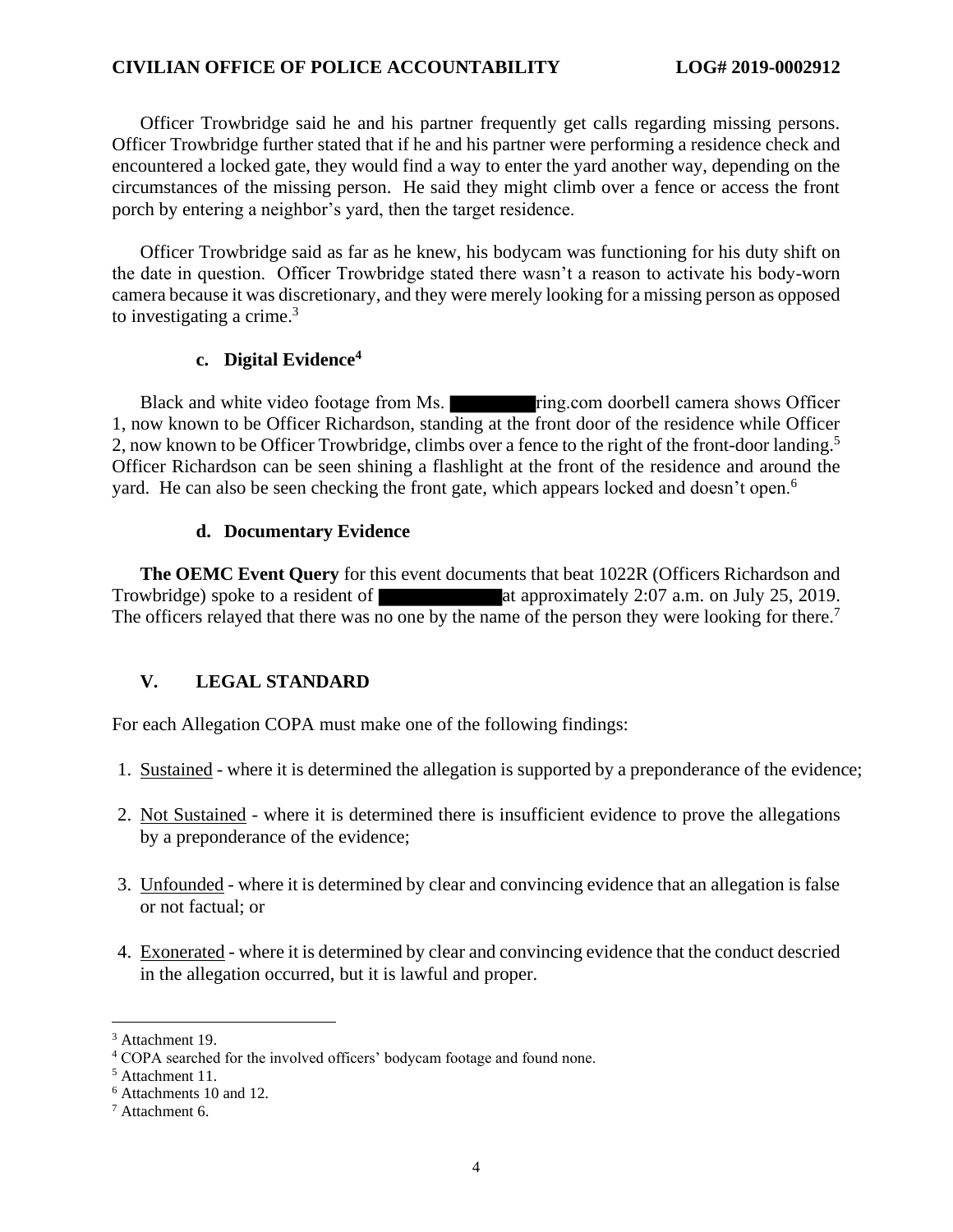A **preponderance of evidence** is evidence indicating that it is **more likely than not** that the conduct reviewed complied with Department policy. *See Avery v. State Farm Mutual Automobile Insurance Co.*, 216 Ill. 2d 100, 191 (2005), (a proposition is proved by a preponderance of the evidence when it has found to be more probably true than not). If the evidence gathered in an investigation establishes that it is more likely that the conduct complied with Department policy than that it did not, even if by a narrow margin, then the preponderance of the evidence standard is met.

**Clear and convincing evidence** is a higher standard than a preponderance of the evidence but lower than the "beyond-a-reasonable doubt" standard required to convict a person of a criminal offense. See *e.g.*, *People v. Coan*, 2016 IL App (2d) 151036 (2016). Clear and Convincing is defined as a "degree of proof, which, considering all the evidence in the case, produces the firm and abiding belief that it is highly probable that the proposition . . . is true." *Id*. at ¶ 28.

#### **VI. ANALYSIS**

#### A. The Officers Engaged in a Search of Ms. **Property Which was Unreasonable Under the Community Caretaking Exception to the Fourth Amendment's Warrant Requirement.**

1. The Officers engaged in a search by climbing Ms. Show locked gate and looking through her windows.

The Supreme Court has established two tests for when a "search" occurs under the Fourth Amendment. First, a search occurs when government actors "physically occup[y] private property for the purpose of obtaining information." *United States v. Jones*, 565 U.S. 400, 404 (2012). And second, even absent a physical trespass, a search occurs when "an expectation of privacy that society is prepared to recognize as reasonable is infringed." *United States v. Jacobsen*, 466 U.S. 109, 113 (1984) (citing *Katz v. United States*, 389 U.S. 347 (1967)). The Court has further ruled that the Fourth Amendment protects the "land immediately surrounding and associated" with homes, known as curtilage, from unreasonable government intrusions. *Oliver v. United States,* 466 U.S. 170, 180 (1984). 8 Whether an area is curtilage depends on four factors: the proximity of the area claimed to be curtilage to the home, whether the area is included within an enclosure surrounding the home, the nature of the uses to which the area is put, and the steps taken by the resident to protect the area from observation by people passing. *United States v. Dunn*, 480 U.S. 294, 301 [\(1987\).](https://advance.lexis.com/api/document/collection/cases/id/3S4X-HT20-003B-41RV-00000-00?page=301&reporter=1100&cite=480%20U.S.%20294&context=1000516)

In this case, there is camera footage from Ms. doorbell camera showing Officer Trowbridge climbing a fence to get into the yard and Officer Richardson admitted in his statement to COPA that he and his partner occasionally jump or climb over fences to get into yards in similar

<sup>8</sup> *See also*, *People v. Burns*, 2016 IL 118973, ¶ 95 ("This right would be of little practical value if the State's agents could stand in a home's porch or side garden and trawl for evidence with impunity; the right to retreat would be significantly diminished if the police could enter a man's property to observe his repose from just outside the front window.")(*quoting Florida v. Jardines*, 569 U.S. 1, 6 (2013)).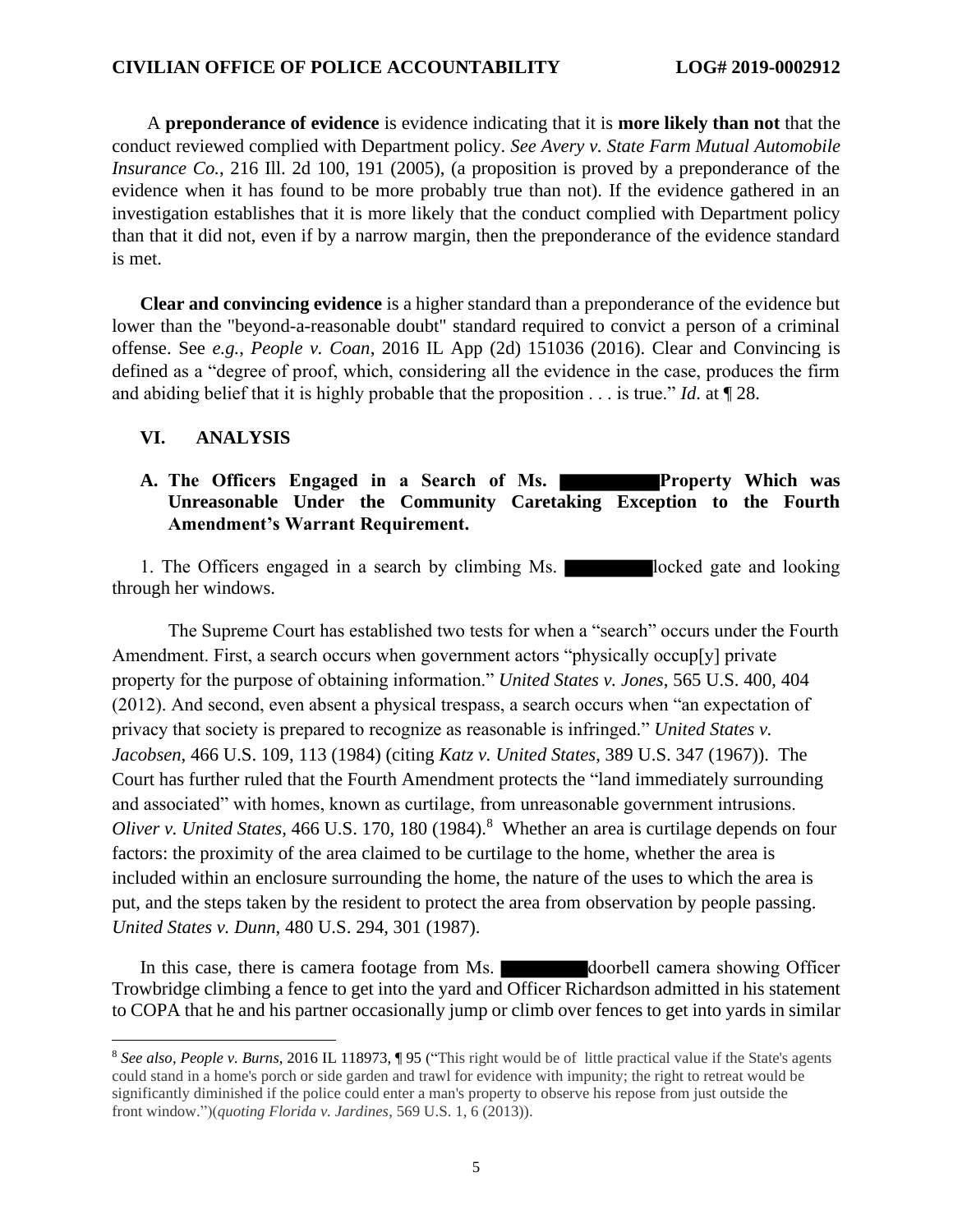situations, and therefore he may have done so in this case. Officer Richardson is seen standing on the porch and later checking the gate, which appears locked. Officer Trowbridge shines his light on and into the windows of the home.

Pursuant to the *Dunn* factors, this is clearly a search of the home: (1) the officers are on the front porch immediately adjacent to the home; (2) they have disregarded the locked fence to enter the yard; (3) the locked gate indicates that the porch is not intended for public use; and (4) Ms. has locked the gate in an attempt to protect this area from outside observation. Therefore, COPA finds that the two officers engaged in a search of Ms. **property.** 

2. The Manner in Which the Officers Carried out the Search Was not Reasonable Under the Community Caretaking Exception to the Warrant Requirement.

The officers failed to reasonably comply with an exception to the warrant requirement. Under the Fourth Amendment, officers may only search a home, or as in this case the curtilage, if they have a warrant or fall into one of the exceptions to the warrant requirement. *People v. McDonough*, 239 Ill.2d 260, 269 (2010). One such exception is the community caretaking exception, which allows officers to engage in searches, where the purpose is to perform some task unrelated to the investigation of a crime. *Id.* This exception can apply to officers who are searching for a missing person. *People v. Bondi*, 130 Ill. App. 3d 536, 539-40 (5th Dist. 1984). However, exigent circumstances, including the community caretaking function, must be carefully circumscribed so as to not overwhelm the warrant requirement. *United States v. Bell*, 357 F. Supp. 2d 1065, 1074 (N.D. Ill. 2005)("…the fact that [the victim] was reasonably believed to be in danger of physical harm would not have given the police the authority to enter homes and conduct searches at will."). Thus officers may search where: (1) there are reasonable grounds to believe that an emergency is at hand ant that there is an immediate need for assistant for the protection of life or property; (2) the search is not motivated primarily by the intent to arrest a suspect or seize evidence; and (3) there is a reasonable basis, approximating probable cause, to associate the emergency with the area searched. *People v. Lewis*, 363 Ill. App. 3d 516, 522 (2d Dist. 2006), *see also Bondi*, 130 Ill. App. 536, 539 (5th Dist. 1984).

In this case, the officers were engaging in a community caretaking function. The OEMC event query indicates that they were dispatched as an assisting unit regarding a call of a missing person. They told COPA they frequently got calls about missing persons, and when they encountered a locked fence on such calls, they would typically jump the fence to knock on the door. The fact that they were doing so in this case is supported by Ms. statement that her roommate relayed to her that the officers said they were looking for a missing former resident.

However, COPA finds that they did not reasonably engage in this community caretaking function. There was no reasonable basis to associate the missing person with the home such that it required climbing the fence and peering through the windows. At most, the missing individual could have wandered to the home, especially since he was apparently not located at his then current home. However, it was not reasonable to believe that at 2:00 in the morning, he would be inside a home without the current residents having called the police. The likelihood of finding him inside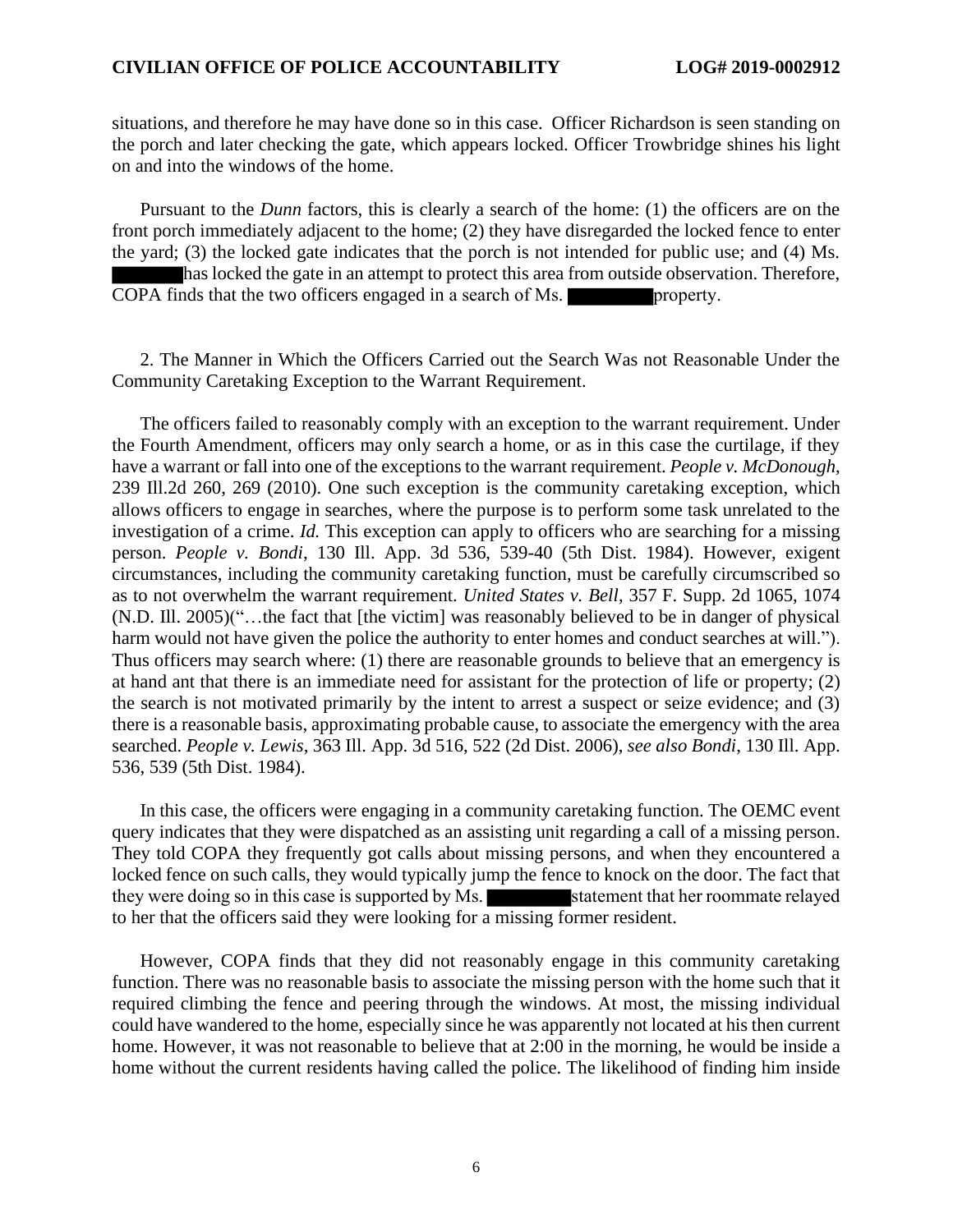the home, was not nearly significant enough to outweigh the invasion of privacy to the current residents from climbing into their yard in the middle of the night.

Therefore, COPA finds that the preponderance of the evidence demonstrates that the officers unreasonably searched the premises in violation of the Fourth Amendment.

#### **B. The Preponderance of the Evidence Does not Demonstrate that the Officers were Required to Activate their Body Worn Cameras.**

CPD Special Order 03-14 states in relevant part:

- 1. The decision to electronically record a law-enforcement-related encounter is mandatory, not discretionary, except where specifically indicated.
- 2. The Department member will activate the system to event mode at the beginning of an incident and will record the entire incident for all lawenforcement-related activities… Law-enforcement-related activities include but are not limited to… searches, including searches of people, items, vehicles, buildings and places.

However, the Policy further states that:

A Department member may utilize discretion to activate the BWC for non-law-enforcement-related activities in the following circumstances:

> …when the member is engaged in community caretaking functions, unless the member has reason to believe that the person on whose behalf the member is performing a community caretaking function has committed or is in the process of committing a crime.

"Community Caretaking Funcition" is defined in S03-14 as:

A task undertaken by a law enforcement officer in which the officer is performing an articulable act unrelated to the investigation of a crime. "Community caretaking function" includes, but is not limited to, participating in town halls or other community outreach, helping a child find his or her parents, providing death notifications, and performing in-home or hospital well-being checks on the sick, elderly, or persons presumed missing.

In their statements, both officers informed COPA that they did not believe they needed to activate their cameras because they were not investigating a crime. As explained above, COPA finds that the preponderance of the evidence shows that the officers were searching for a missing person and attempting to comply with the community caretaking function. Thus, COPA finds that the officers had the discretion to activate their body worn camera. However, due to the fact that the incident also included a search, and the fact that officers carried out that search unreasonably, there is not clear and convincing evidence that the officers were not required to use their body worn camera.

## **VII. RECOMMENDED DISCIPLINE FOR SUSTAINED ALLEGATIONS**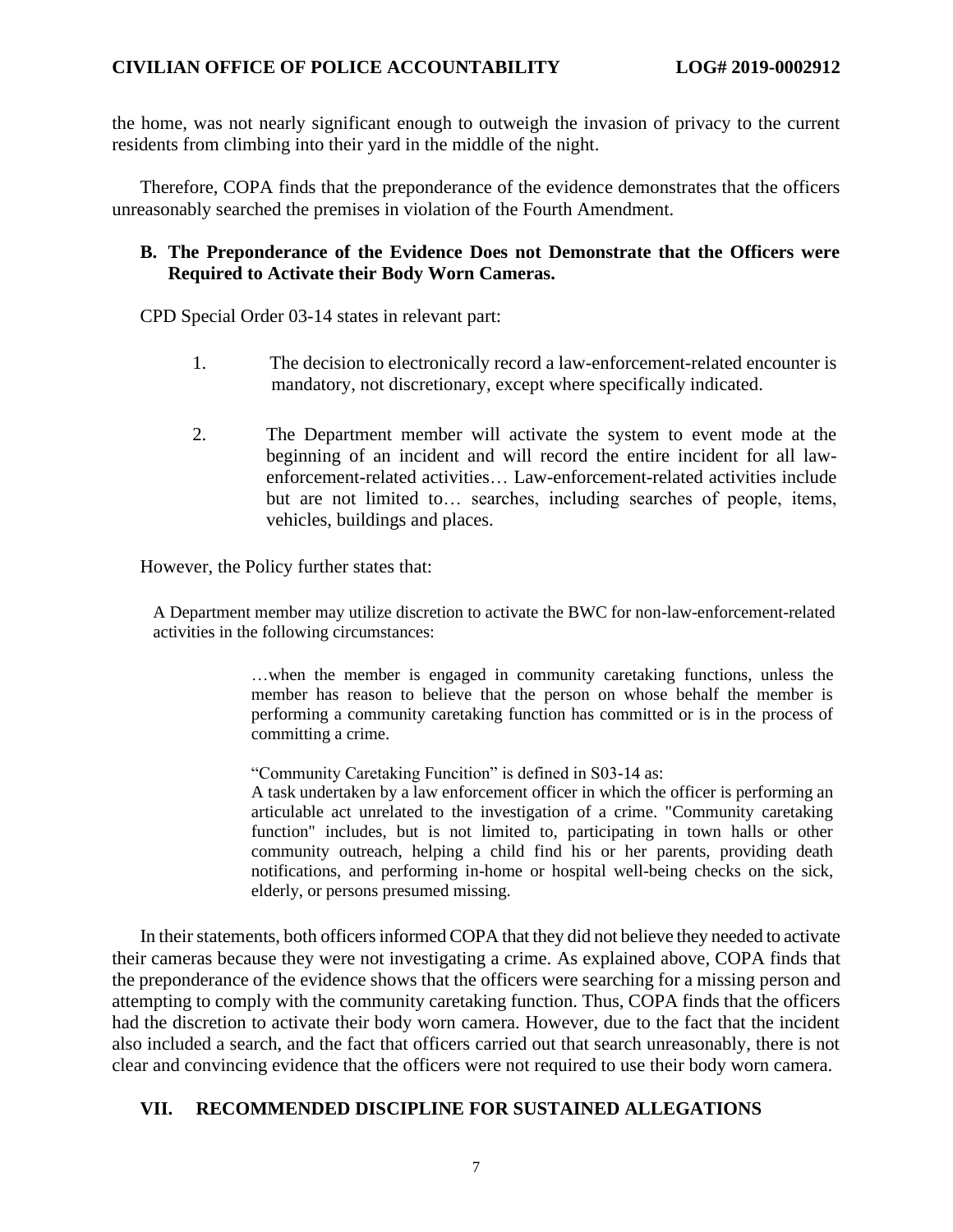#### **a. Officer Zachary Richardson**

Officer Richarson's training, complimentary and disciplinary histories were considered when recommending discipline in this case. Officer Richarson does not have a history of discipline. COPA sustained the allegation that Officer Richardson entered the premises of residence in violation of the Fourth Amendment and failed to activate his body-worn camera. COPA recommends Officer Richardson receive training on the Fourth Amendment, Body-Worn Camera and receive a violation noted for these allegations.

#### **b. Officer Todd Trowbridge**

Officer Trowbridge's training, complimentary and disciplinary histories were considered when recommending discipline in this case. Officer Trowbridge does not have a history of discipline. COPA sustained the allegation that Officer Trowbridge entered the premises of residence in violation of the Fourth Amendment and failed to activate his body-worn camera. COPA recommends Officer Trowbridge receive training on the Fourth Amendment, Body-Worn Camera and receive a violation noted for these allegations.

#### **CONCLUSION**

| <b>Officer</b>                    | <b>Allegation</b>                                                                                                                                                                                                                                               | <b>Finding</b>                             |  |
|-----------------------------------|-----------------------------------------------------------------------------------------------------------------------------------------------------------------------------------------------------------------------------------------------------------------|--------------------------------------------|--|
|                                   |                                                                                                                                                                                                                                                                 | <b>Recommendation</b>                      |  |
| Officer<br>Zachary<br>Richardson  | 1. It is alleged that on or about July 25, 2019 at or<br>at approximately 1:55<br>near<br>a.m., Officer Zachery Richardson unlawfully<br>entered the premises of<br>residence in violation of the Fourth Amendment to<br>the United States Constitution.        | <b>SUSTAINED</b><br><b>Violation Noted</b> |  |
|                                   | 2. It is alleged that on or about July 25, 2019 at or<br>at approximately 1:55<br>near<br>a.m., Officer Zachery Richardson failed to activate<br>his body-worn camera.                                                                                          | <b>SUSTAINED</b><br><b>Violation Noted</b> |  |
| Officer<br><b>Todd Trowbridge</b> | 1. It is alleged that on or about July 25, 2019 at or<br>at approximately 1:55<br>near<br>a.m., Officer Todd Trowbridge unlawfully entered<br>the premises of<br>residence in<br>violation of the Fourth Amendment to the United<br><b>States Constitution.</b> | <b>SUSTAINED</b><br><b>Violation Noted</b> |  |
|                                   | 2. It is alleged that on or about July 25, 2019 at or<br>at approximately 1:55<br>near                                                                                                                                                                          | <b>SUSTAINED</b><br><b>Violation Noted</b> |  |

Based on the analysis set forth above, COPA makes the following findings: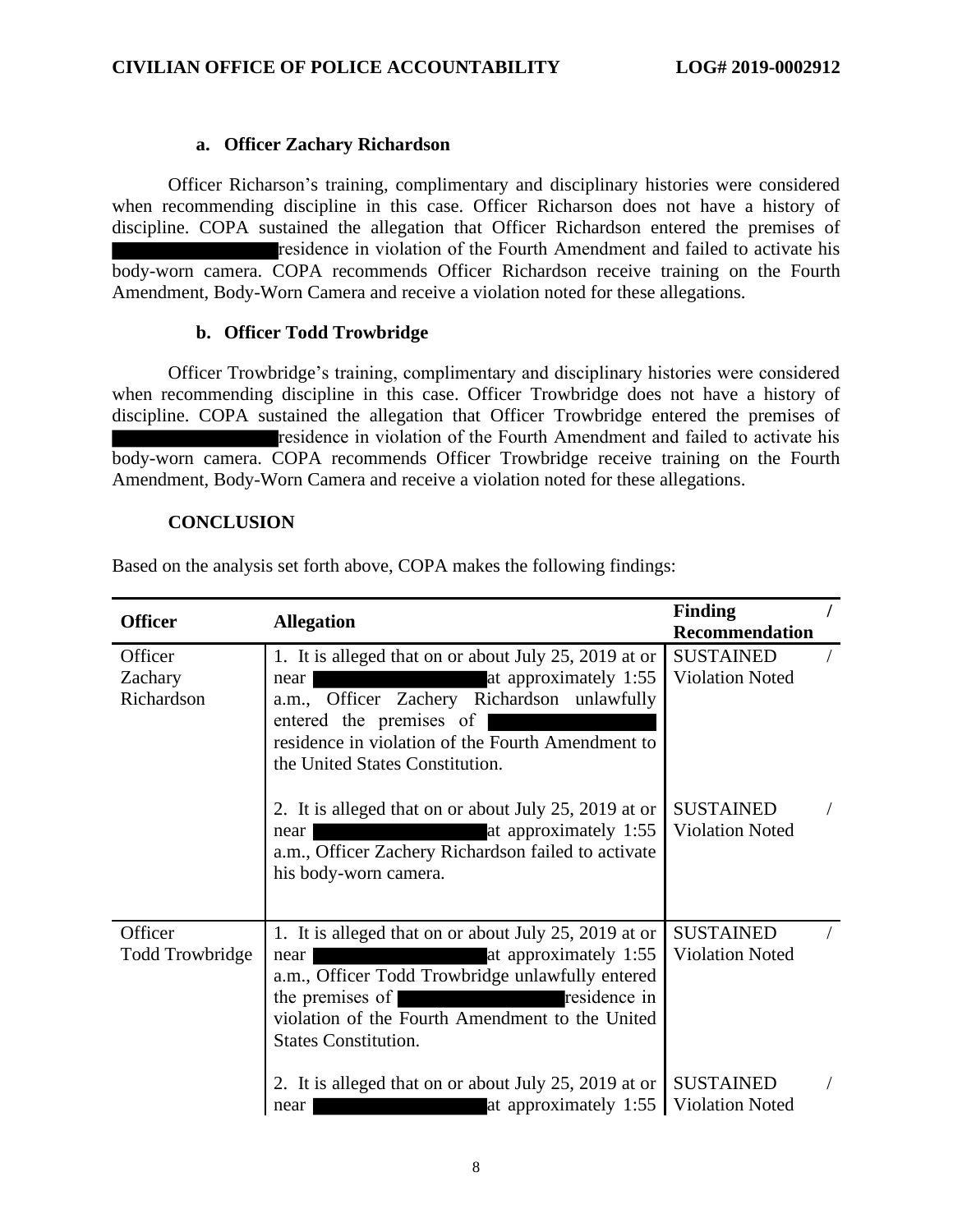a.m., Officer Todd Trowbridge failed to activate his body-worn camera.

Approved:

\_\_\_\_\_\_\_\_\_\_\_\_\_\_\_\_\_\_\_\_\_\_\_\_\_\_\_\_\_\_\_\_\_\_ \_\_\_\_\_\_\_\_\_\_\_\_\_\_\_\_\_\_\_\_\_\_\_\_\_\_\_\_\_\_\_\_\_\_

Angela Hearts-Glass *Deputy Chief Administrator* 

8-31-2020

Date